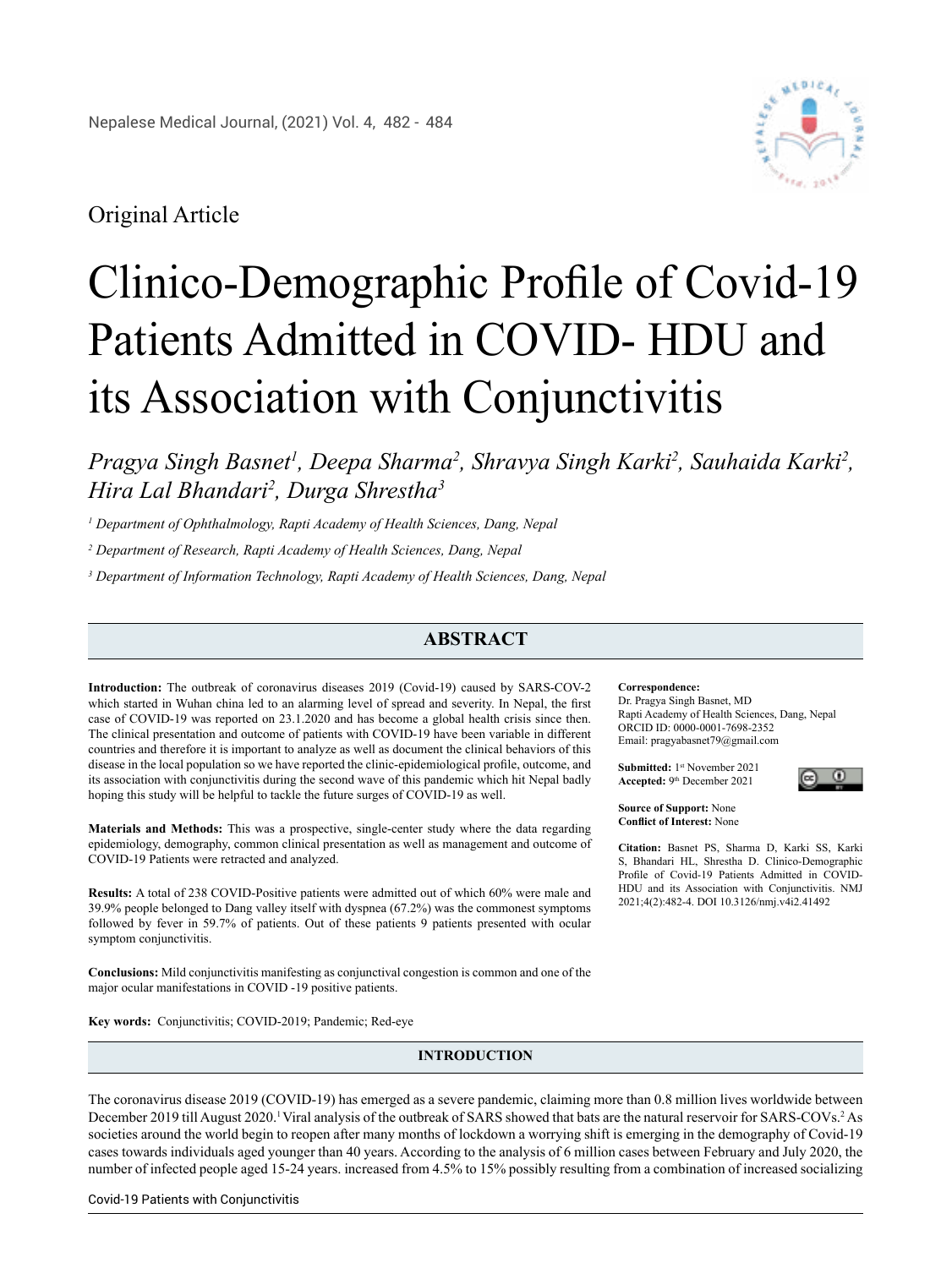in younger age groups and reversion to previous routines.<sup>3</sup> SARS-COV- is thought to be transmitted from person to person mainly through respiratory droplets as close contacts.4 Patients infected with coronavirus SARS-COV-2 have an incubation period of 3-14 days with a mean period of 5 days the most common symptom of COVID-19 include fever, cough other symptoms include taste change, headache, abdominal pain, diarrhea, G.I bleeding.<sup>5</sup> The ocular surface is exposed to the outside environment which many become a potential gateway for pathogens such as viruses to invade the human body.<sup>6</sup> More over ACE-2 is a cellular receptor for SARS - Cov 2 which has been detected in human conjunctiva epithelia.7 Although the incidence of conjunctivitis is low, studies have shown that SARS-COV-2 has shown a capacity to use the eye as a portal of entry and cause ocular disease.

The majority of the population contracting coronavirus are asymptomatic but a significant number of patients experience fever, cough, headache, malaise, has loss of smell and taste and a minority of patients also experience red-eye as well but not many studies have been done to prove the relationship of corona-virus with conjunctivitis.

### **MATERIALS AND METHODS**

This was a prospective, single-center study where the data regarding epidemiology, demography, common clinical presentation as well as management and outcome of COVID-19 patients admitted in tertiary care hospitals in western Nepal was evaluated. Data collection was done from 14<sup>th</sup> April 2021 till 30th June 2021. The information was collected on a pre-designed Performa which included patients' demographic profiles, clinical presentations, and outcomes as per treatment by trained doctors. The study included 238 laboratory-confirmed Covid-19 affected individuals and it was approved by the institutional review committee. Data analysis was done in SPSS Software 17.

#### **RESULTS**

Total 238 patients were admitted to the HDU of Rapti Academy of Health Sciences. Among the study population, 226 patients were from Dang followed by 4 patients from Pyuthan, Rolpa, and Salyan which are the neighboring areas of Dang valley. Among 238 patients, 145 (60.1%) were male and 95 (39.9%) were female. Regarding age group, the most common age group was 41-65 years (78 patients) followed by 46 patients in the age group 19-45 years and 17 patients were 65 years and older there were 95% female patients in females also the most common age group was 41-65 years (52 patients) followed by 22 patients in the age group 19-40 years.

Table 1 depicts the frequency of various signs and symptoms among the study population. Dyspnoea was the most common symptom in 160 patients (67.2%) followed by fever in 192 patients (59.7%) with cough in 101 patients (42.4%). Other symptoms were diarrhea, myalgia, and headache. Reading the red-eye about 9 patients among the 238 patients had this ocular manifestation which comprised of 3.8% by which we can assume that although conjunctivitis could be one of the manifestations of Covid but not a common symptom of Covid 19. The average length of hospital stay was  $5.93 \pm 4.52$  days among the study population. Determining factor for the length of hospital stay was not conjunctivitis.

**Table 1: Signs and symptoms profile among the study population (n=238)**

| <b>Symptom Profile</b> | Frequency $n\llap/$ <sub>0</sub> ) |
|------------------------|------------------------------------|
| Fever                  | 142(59.7)                          |
| Cough                  |                                    |
| )vspnea                |                                    |
| <b>Diarrhea</b>        |                                    |
| <b>Myalgia</b>         |                                    |
| Headache               |                                    |
| Red-eve                |                                    |

The outcome of the disease process among the study population is tabulated in table 2. 170 patients (71.4%) were cured and discharged whereas 34 (14.3%) were referred to a higher center for critical care management. All the patients <18 years of age survived, whereas 12 (34.28%) patients ages >65 years died of COVID-19 (Table 3).

**Table 2: Outcome of COVID-19 patients during the study period**

|                 | Frequency | Percent |
|-----------------|-----------|---------|
| Cured           | 170       | 71.4    |
| <b>Referred</b> | 34        | 14.3    |
| Death           | 34        | 14.3    |
| <b>Total</b>    | 238       | 100.0   |

**Table 3: Outcome of COVID-19 patients according to the age -group**

| <b>Age Group</b> | <b>Patient status</b> | <b>Total</b>    |       |     |
|------------------|-----------------------|-----------------|-------|-----|
|                  | Cured                 | <b>Referred</b> | Death |     |
| $\leq$ 18 years  |                       |                 |       |     |
| 19-40 vears      |                       |                 |       |     |
| 41-65            |                       |                 |       |     |
| $>65$ vears      |                       |                 |       |     |
| Total            |                       |                 |       | 138 |

#### **DISCUSSION**

A study conducted in India by Sonil et.al.<sup>8</sup> showed the median age of patients was 33.5 years and male patients comprised 66% in comparison to 48% female patients. Similarly, a study done in north India by Mohan et. al.<sup>9</sup> regarding the clinic-demographic profile of patients admitted in a tertiary care center showed that out of 144 patient mean age was  $40.1 \pm 13.1$  years with 93% males which is similar to our result where we also have male preponderance and the common age group was 41 - 65 years. COVID-19 hit this age group more commonly as this in the most productive group and the group to socialize more as compared to the other age group. A study by H Agrawal et. al.<sup>10</sup> on assessment on impact of COVID-19 infection in a gender-specific manner suggested that male patients were more likely to be affected by COVID-19 because of a higher rate of smoking and the role of testosterone which is immunosuppressive could be the result of higher incidence of COVID-19 in the male gender. A study in Northeast India showed the median time from the time of admission in the hospital to discharge was about 8 days.11 Our study showed the mean length of the hospital towards 5.93 days.

A study by Chen et. al.<sup>11</sup> in china regarding ocular manifestation and clinical characteristics of 535 cases of COVID-case in Wuhan china showed 27 patients (5%) presented with conjunctival